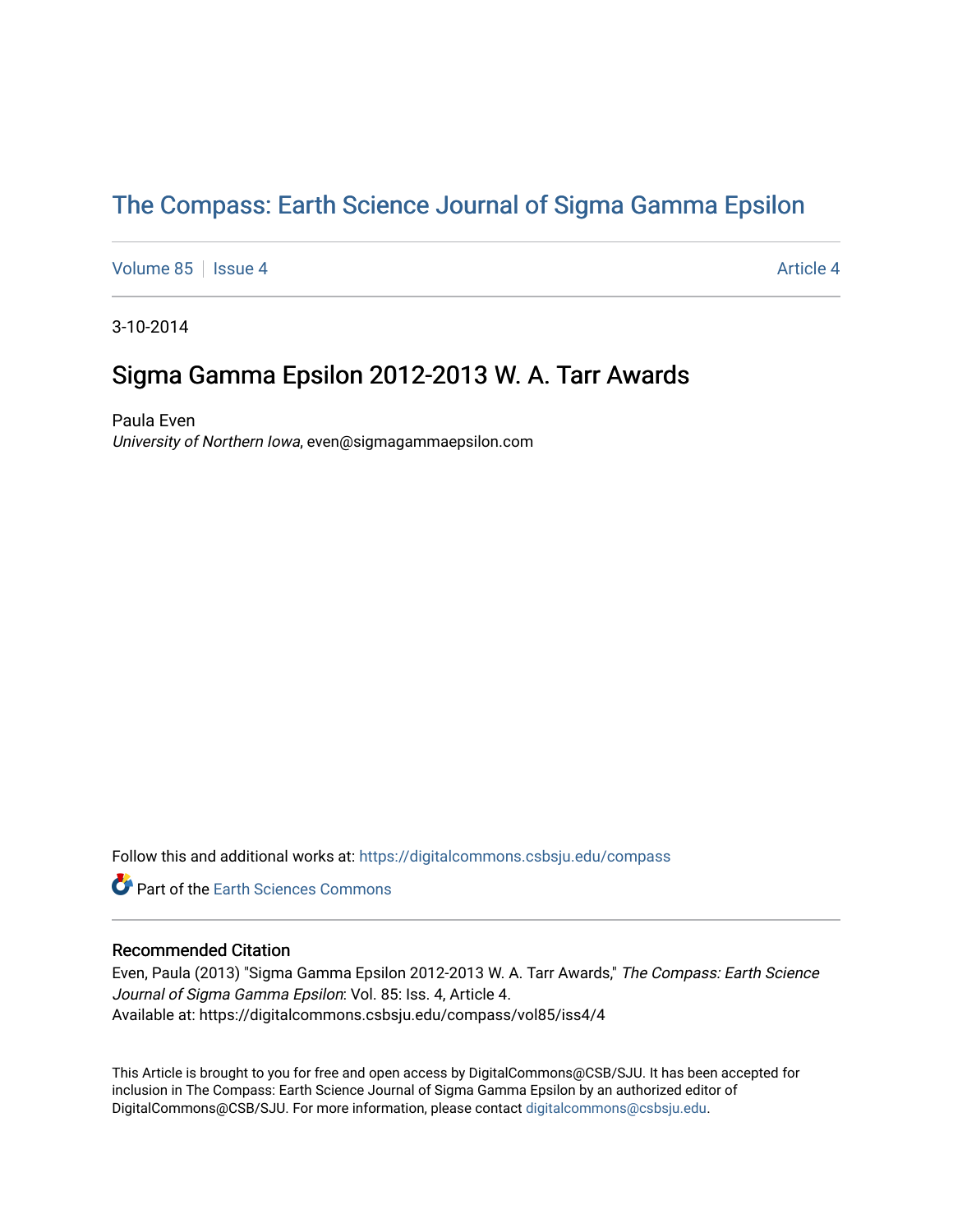# **Sigma Gamma Epsilon 2012-2013 W. A. Tarr Awards**

# **Paula Even**

Dept. of Earth Sciences University of Northern Iowa Cedar Falls, IA 50614 USA [even@sigmagammaepsilon.com](mailto:even@sigmagammaepsilon.com)

### **ABSTRACT**

The W. A. Tarr Award was first established in March 1949, to recognize outstanding students in the Earth Sciences. Qualifying criteria for the award are provided as well as a list of individuals who received this award for the 2012-2013 academic year.

## **INTRODUCTION**

The W. A. Tarr Award was first announced in March 1949, to recognize outstanding students in the earth sciences. Any active Sigma Gamma Epsilon member in the earth sciences at a school in which an active chapter is located is eligible to receive the award. For a chapter to be considered active for the Tarr Award, they need to have paid dues during the current academic year. Each active chapter may award one Tarr Award annually.

W. A. Tarr was the Grand Editor of *The Compass* from May 1920 when the first issue was printed until the time of his death in 1939. It was largely through his efforts that *The Compass* became a success.

Recipients receive a certificate and a \$50 award.

## **AWARD CRITERIA**

1. Any student in the Earth Sciences and an **active member** of the Society of Sigma Gamma Epsilon at a school in which an active chapter of the Society is located is eligible to receive the Award. An

active chapter is one that submits annually the New Initiates form, Returning Members form, and Chapter Officers form along with appropriate fees and dues by November 15<sup>th</sup>.

- 2. The recipient of the Award must be majoring as an undergraduate or be a graduate student in some phase of the Earth Sciences, (e.g., Geology, Metallurgy, Mining, Petroleum or Geological Engineering, Ceramics, Geophysics, Hydrology, Oceanography, Environmental Sciences).
- 3. Scholarship is the essential basis of the Award, but personality, leadership, contribution to the school, and ability to get along with people are worthy of consideration.
- 4. The Award preferably should be granted to a graduating senior or graduate student. (It is not contemplated that the Award will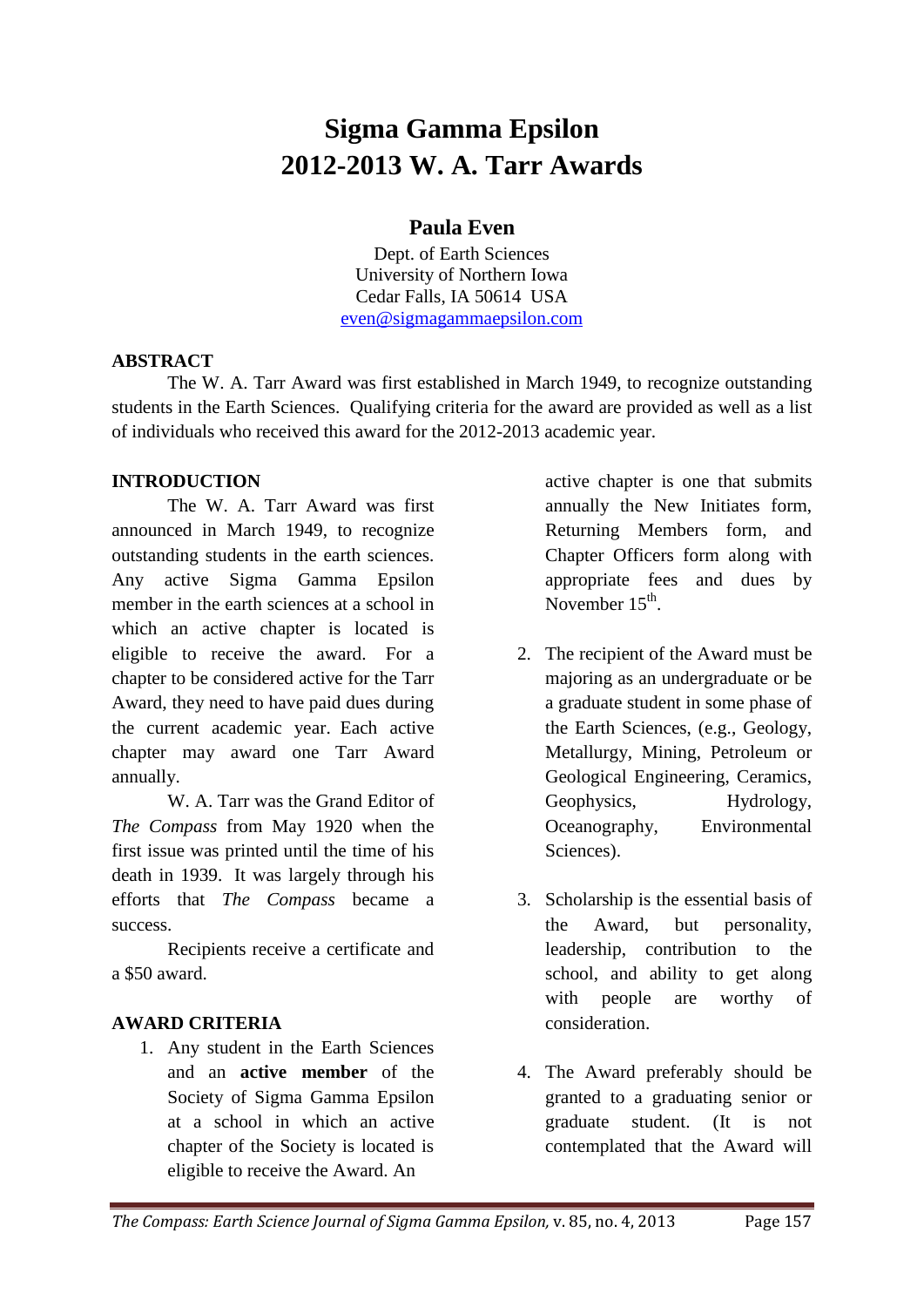be made more than once to the same person).

- 5. Completion of one or more courses such as field work subsequent to the date of normal graduation may not cause an individual to be ineligible.
- 6. The selection of the student to receive the Award shall be made by a committee consisting of members of the *Active Chapter* and *three faculty members*--two of whom shall be members of the Society. The Faculty Advisor, in conjunction with the chapter, shall set up the method of selecting the Award Committee.
- 7. The Award will consist of a suitably printed certificate, signed by the National President of the Society and by the Faculty Advisor of the respective chapter.
- 8. Nomination is due April 1st and is to be submitted by the Chapter Advisor.

#### **2013 RECIPIENTS**

Thirty-two individuals qualified for the 2013 W. A. Tarr Award:

Logan Byes, Alpha, University of Kansas

Andrew R. Krump, Eta, Missouri University of Science &Technology

Daniel Gurganus, Alpha Alpha, University of North Carolina

Jacqueline Engel, Alpha Lambda, University of Texas at El Paso

Kyle Thomas Ashley, Alpha Mu, Virginia Tech

Evan Thaler, Alpha Psi, University of Arkansas

Brittany Renner, Beta Zeta, University of North Dakota

Karen Vyverberg, Beta Psi, University of Florida

Samantha Yost, Gamma Zeta, Kent State University

Alison Schell, Gamma Sigma, University of Northern Iowa

Jeremy Henley, Gamma Omicron, University of New Orleans

Joseph Reedy, Gamma Pi, Chadron State College

Kristina P. Pourtabib, Gamma Chi, Eastern Illinois University

Jordan Korte, Delta Beta, Auburn University

Deborah J. Kraft, Delta Theta, Rensselaer Polytechnic Institute

Luciana de la Rocha, Delta Xi, Trinity University

Timothy Papan, Delta Psi, Western Illinois University

Adam Dettmer, Epsilon Beta, Ohio University